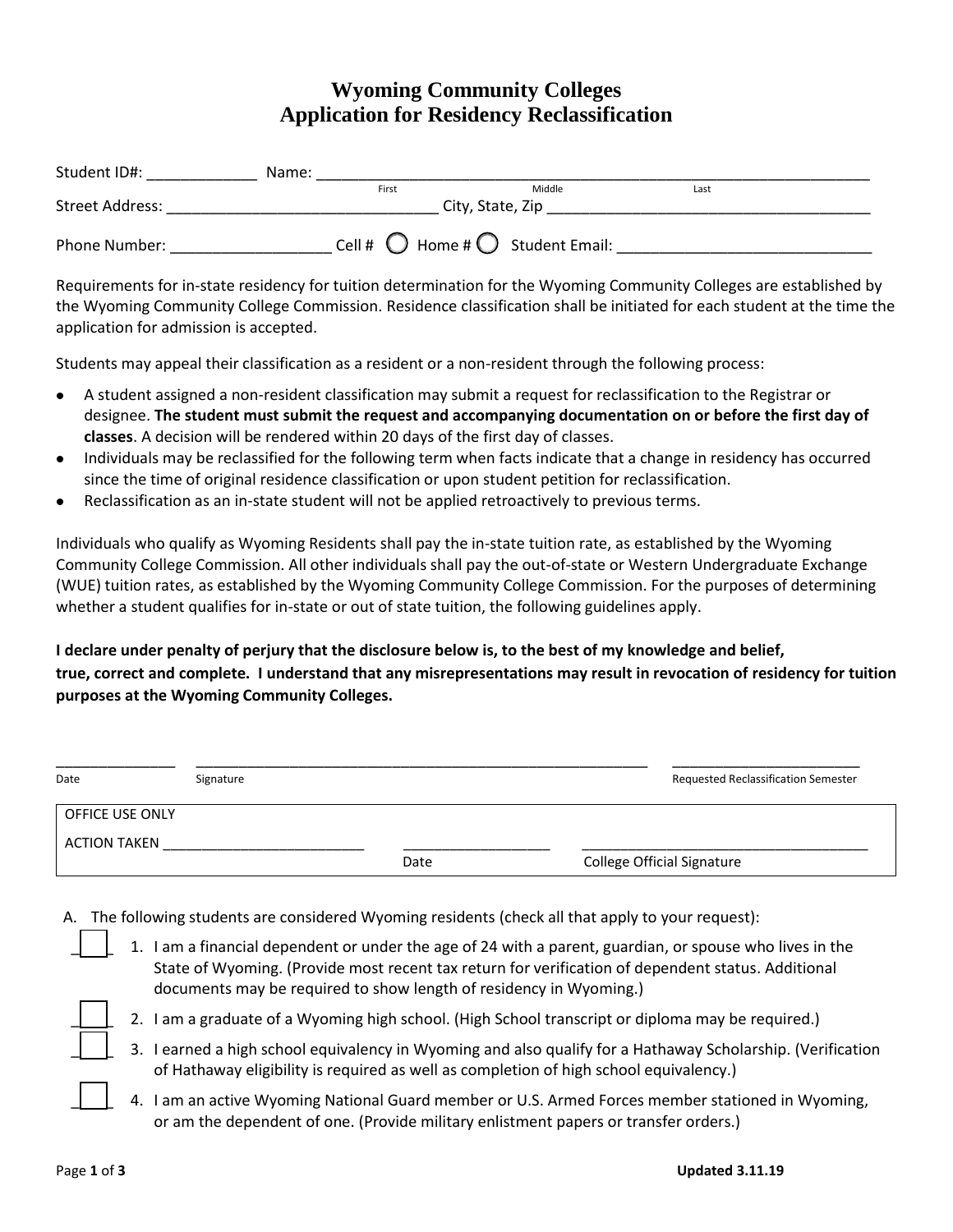|  | 5. I am a Wyoming resident who was temporarily absent from the State due to military service, attendance |
|--|----------------------------------------------------------------------------------------------------------|
|  | at an educational institution, or other type of documented temporary absence. (Provide military          |
|  | discharge (Form DD 214), institution transcript/certificate, etc., and proof of residency.)              |

- \_\_\_\_\_ 6. I have been awarded resident tuition status at another Wyoming Community College or the University of Wyoming. (Submit documentation showing resident tuition status.)
- \_\_\_\_\_ 7. I am the spouse or financial dependent of an individual who is determined to be a Wyoming resident pursuant to these Guidelines. (Provide a copy of marriage license and verification of spouse's residency.)
- 8. I am a legal dependent under the age of 24 of a Wyoming community college graduate. (Provide graduate's name, Wyoming Community College, graduation date, and verification of dependent status.)

9. I have a permanent home in Wyoming. To determine if a permanent Wyoming home has been established, a variety of factors are considered including:

- a. Evidence that any former out-of-state home has been abandoned,
- b. Evidence of full-time employment in Wyoming for a minimum of six continuous months prior to residency determination,
- c. Ownership of home or property in Wyoming,
- d. Six months of continual presence in Wyoming prior to residency determination,
- e. Former Wyoming residency and maintaining state ties,
- f. Reliance on Wyoming resources for full financial support,
- g. Wyoming vehicle registration dated a minimum of six months prior to residency determination,
- h. Wyoming address on most recent federal income tax return,
- i. A valid Wyoming driver's license dated a minimum of six months prior to residency determination,
- j. Wyoming voter registration.

No one factor determines residence status. (Documentation must show six months continual presence in Wyoming.)

\_\_\_\_\_ 10. I am a veteran or eligible individual, as described in 38 U.S. C. 3679 (c) (2), and am providing:

- a. A certificate or other evidence of the veteran's or uniformed service members' qualifying service of 90 days or more in the uniformed services of the United States;
- b. Documented evidence at the time of enrollment that:
	- i. The applicant for resident tuition intends to live in Wyoming during the term of enrollment (lease agreement, power bill, etc.);
	- ii. The applicant is using educational assistance under either Chapter 30 (Montgomery G.I. Bill Active Duty Program), Chapter 31 (Vocational Rehabilitation and Employment (VR&E)), or Chapter 33 (Post-9/11 G.I. Bill) as described in 38 U.S.C.
	- iii. The veteran was discharged or released from a qualifying period of service in the active military, naval or air service before the date of enrollment (DD214 showing date of discharge within three (3) years prior to enrollment) or the uniformed service member is currently on active duty;
	- iv. If the applicant is a spouse or a child of the veteran, the applicant is a transferee pursuant to 38 U.S.C. 3311(b)(9) or 3319 of the veteran's eligibility for educational benefits.

A person who has qualified for resident tuition pursuant to the above requirements of this section, shall remain qualified in subsequent years if the person pursues one or more courses of education while remaining continuously enrolled, other than during regularly scheduled breaks, lives in the state during the term of enrollment, and, if the person is eligible through a transfer of eligibility pursuant to 38 U.S.C. 3319, the transfer has not been validly revoked.

- B. The following students are considered **non-residents**:
	- 1. Individuals who do not qualify under Section A above;
	- 2. Individuals who are not U.S. citizens or permanent residents except as provided by Section A.2 or A.3 above.